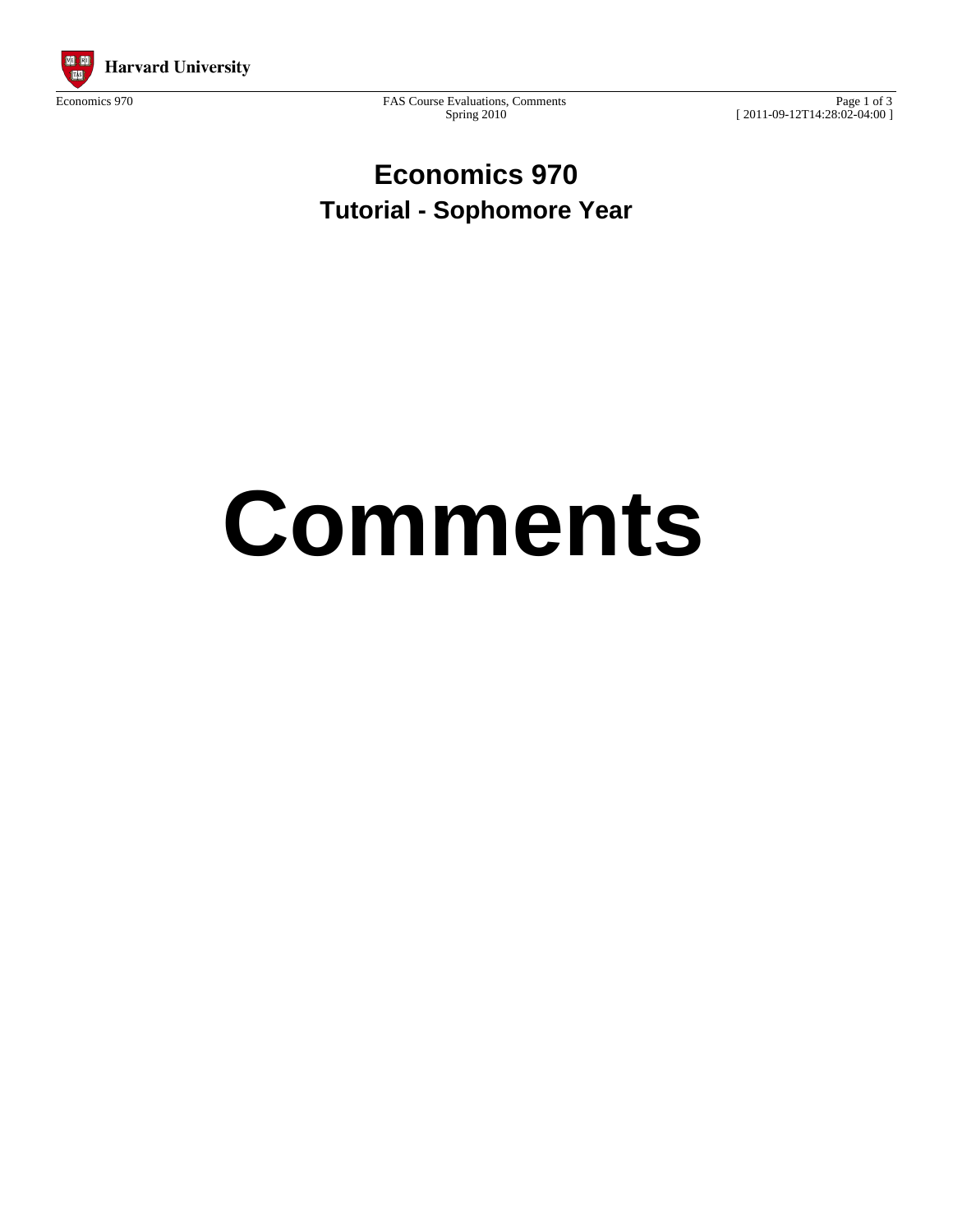

### **WHAT WOULD YOU LIKE TO TELL FUTURE STUDENTS ABOUT THIS CLASS?**

#### **Course**

Evaluate the course overall.: **5 (excellent)**

This is an excellent, interesting, and well-taught class. The workload is fair, the readings are selected well and give a good survey of the field, discussion is good, and the TF (Jenn Larson) is excellent. Everything is presented in a way that is easy to comprehend. I pretty much never actually enjoy classes but I was very glad to have taken this one.

Evaluate the course overall.: **4 (very good)**

Jenn is an amazing TF, but be prepared for some pretty technical readings.

Evaluate the course overall.: **5 (excellent)**

Really great sophomore tutorial.

Evaluate the course overall.: **4 (very good)**

Especially for students who are interested in exploring a relatively new field and seeing how the same tools can be applied in totally new and different ways to augment existing research.

Evaluate the course overall.: **4 (very good)**

The material is interesting! Jenn is a willing and helpful tutorial leader!

Evaluate the course overall.: **4 (very good)**

Jenn is a good teacher.

Evaluate the course overall.: **4 (very good)**

Try to be creative in your assignments